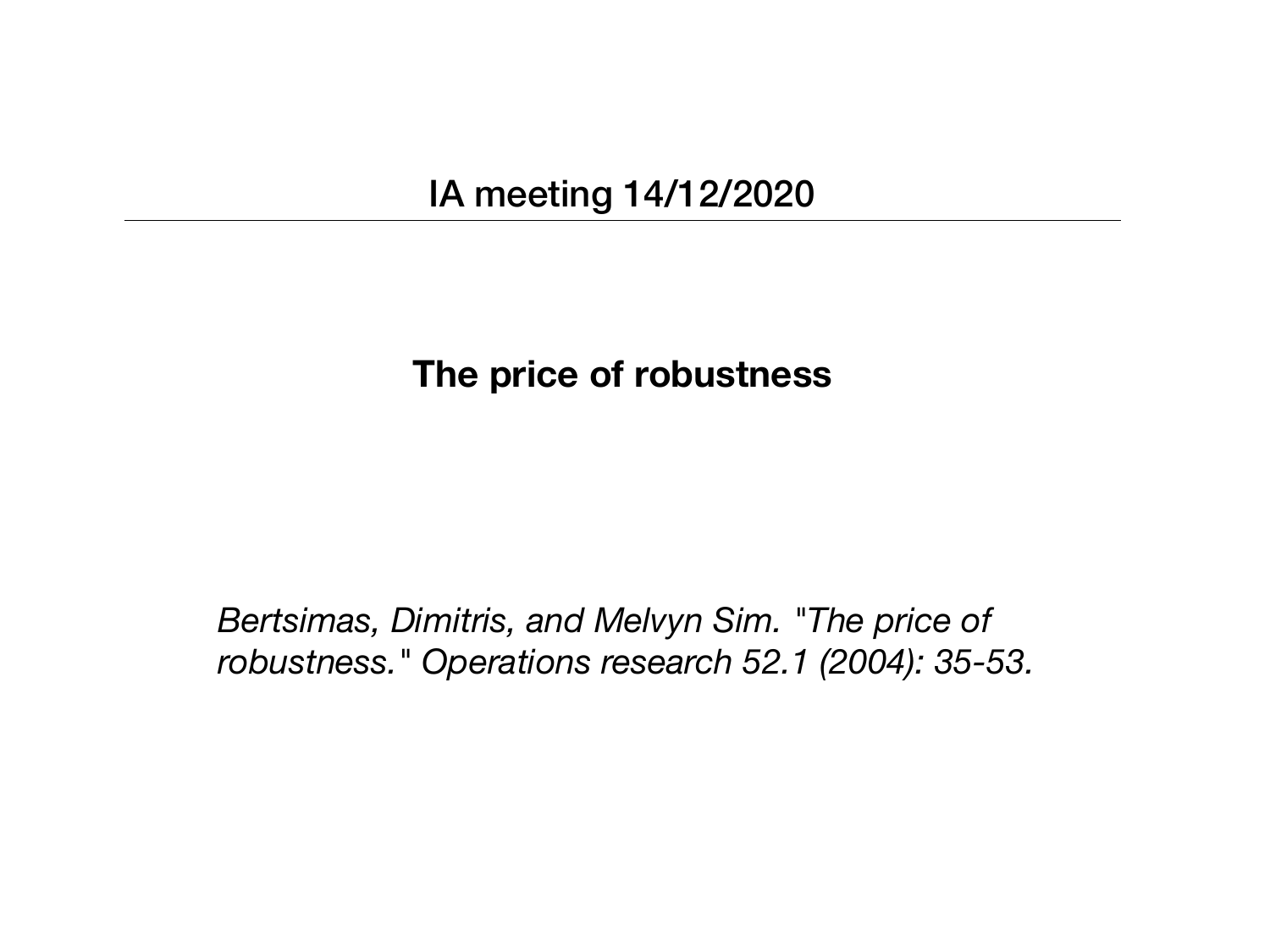**Context** 

Quote from the case study by Ben-Tal and Nemirovski (2000):

*« In real-world applications of Linear Programming, one cannot ignore the possibility that a small uncertainty in the data can make the usual optimal solution completely meaningless from a practical viewpoint. »*

This observation raises the natural question of designing solution approaches that are **immune to data uncertainty**; that is, they are « **robust** ».

This paper designs a **new robust approach** that adresses the issue of **over-conservatism**.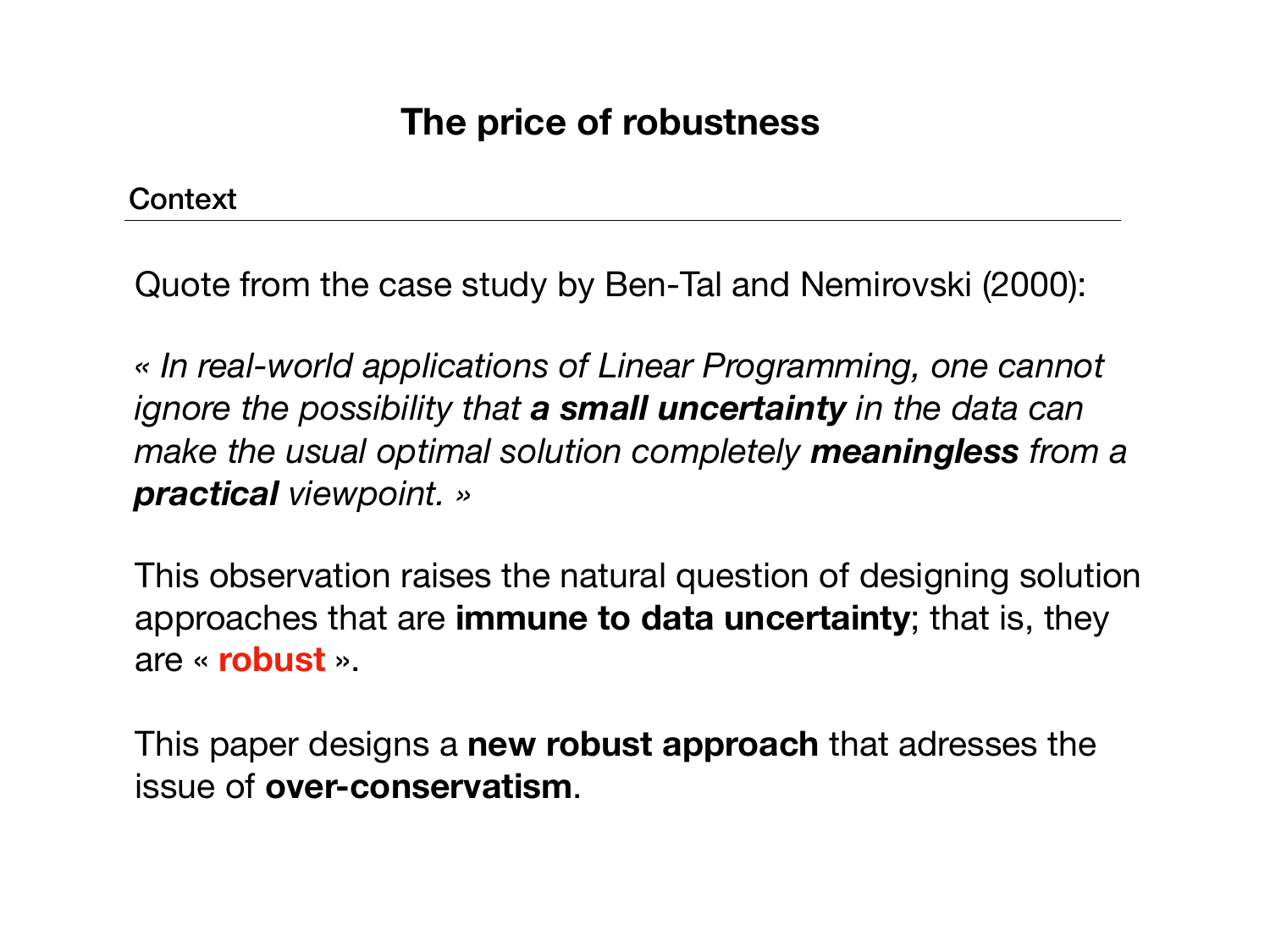Data uncertainty in linear optimization

Linear optimization problem:

 $maximize$   $$ subject to  $Ax \le b$ 

 $l \leqslant x \leqslant u$ .

Data uncertainty is in the matrix A.

The coefficients **a\_ij** that are subjected to parameter uncertainty takes values according to a **symmetric distribution** with a mean equal to the nominal value  $a_{ij}$  in the interval  $[a_{ij}-\hat{a}_{ij}, a_{ij}+\hat{a}_{ij}]$ .

Row i -> **J\_i** coefficients subject to uncertainty

**Gamma\_i** = parameter to adjust the robustness of the proposed method against the level of conservatism of the solution.

**0 <= Gamma\_i <= J\_i** -> **only a subset** of the coefficients will change in order to adversely affect the solution.

**The higher Gamma\_i, the more robust the solution is. With Gamma\_i = J\_i -> maximum protection.**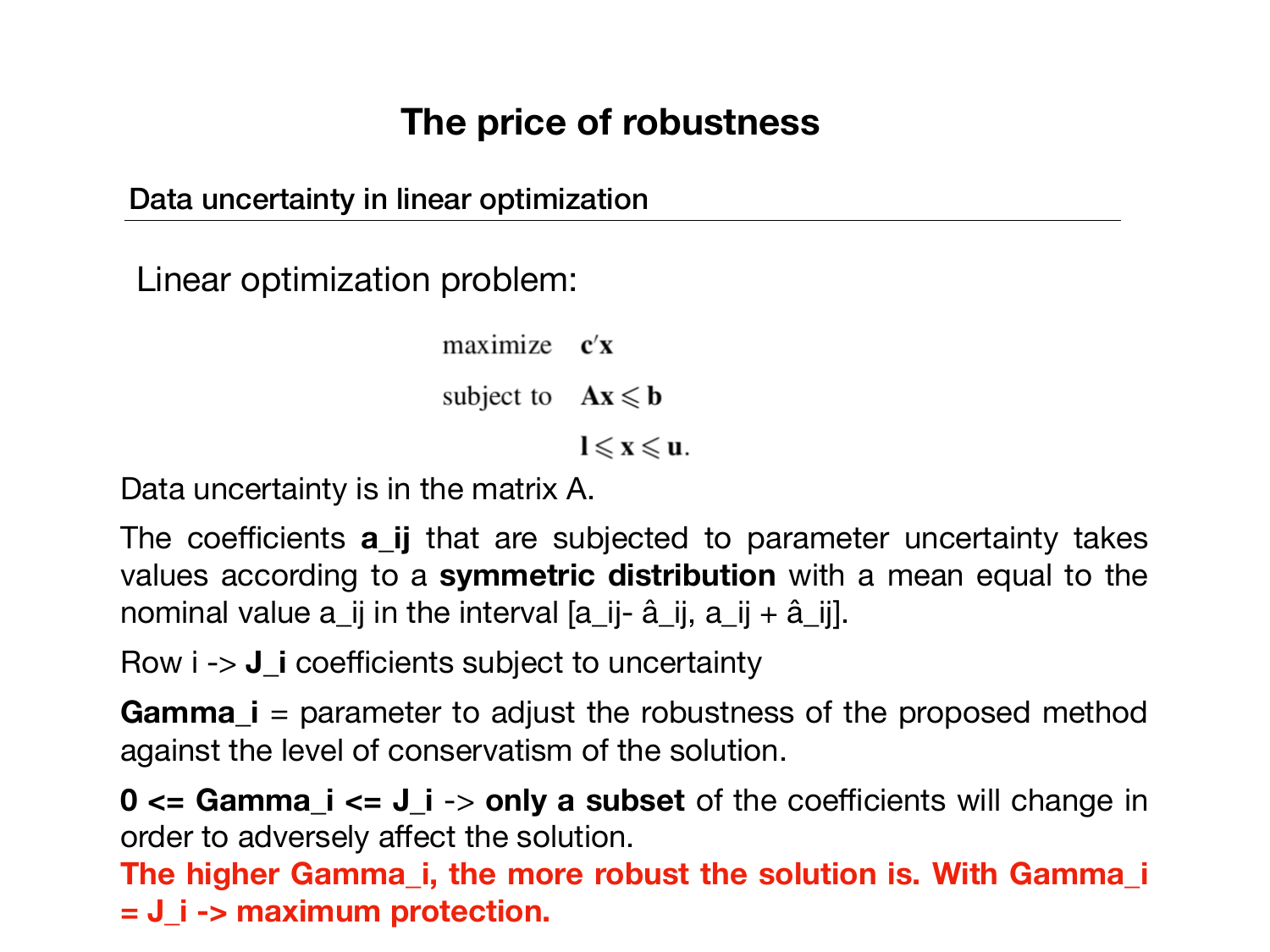Zero-one knap sack problem (MILP)

MILP: maximize  $\sum c_i x_i$  $i \in N$ subject to  $\sum w_i x_i \leq b$  $i \in N$  $x_i \in \{0, 1\}.$ 

An application of this problem is to **maximize** the total **value of goods** to be loaded on a cargo that has strict weight restrictions. The **weight** of the individual item is assumed to be **uncertain**, independent of other weights, and follows a symmetric distribution.

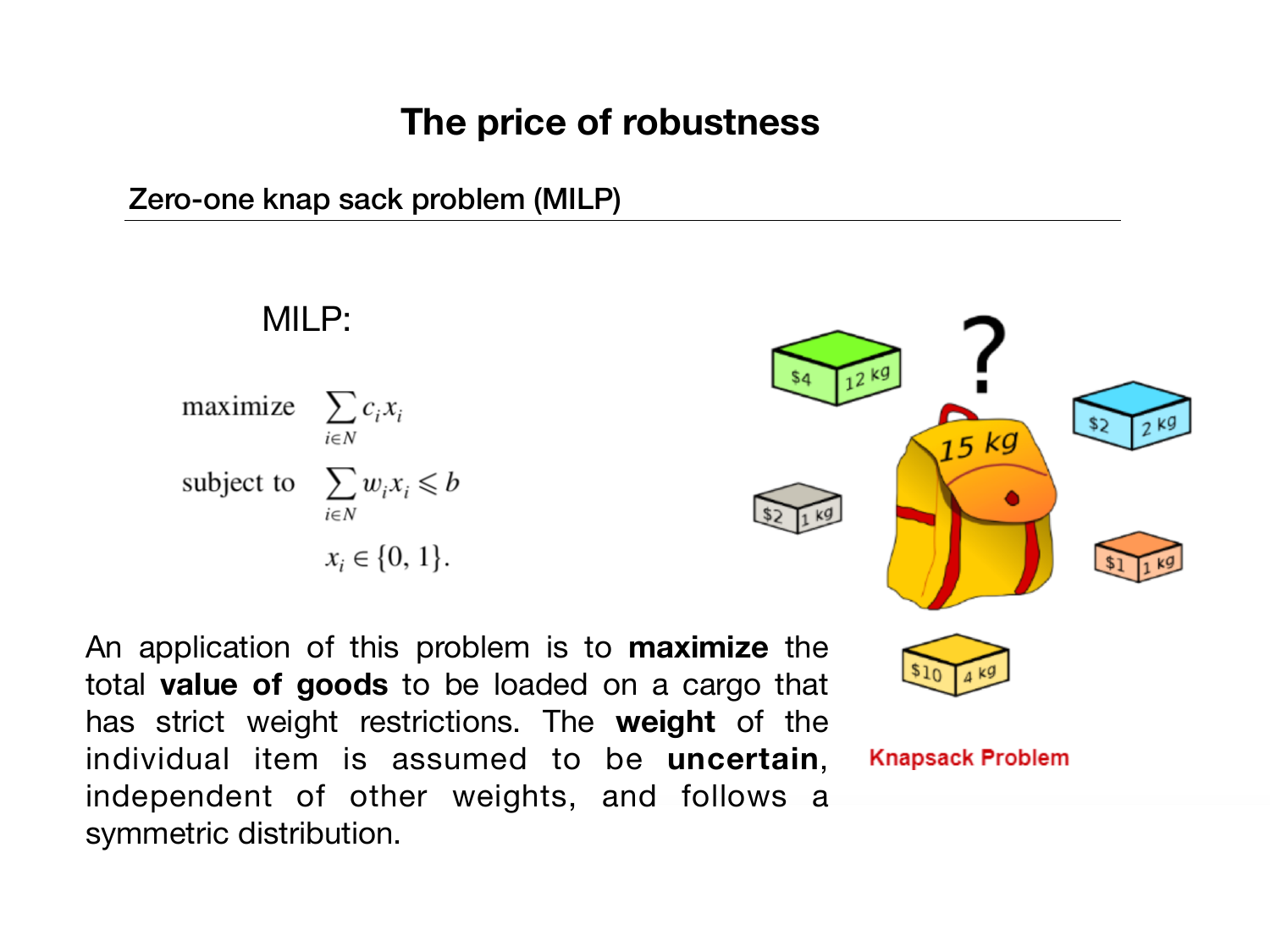Zero-one knap sack problem (MILP)

The zero-one knapsack problem is the following discrete optimization problem:

$$
\max_{x_i} \sum_{1 \le i \le N} c_i x_i
$$
  
s.t. 
$$
\sum_{1 \le j \le N} \omega_j x_j \le b
$$

$$
x_j \in \{0, 1\}.
$$

Let **J the set of uncertain parameters ωj**, with **0 ≤ |J| ≤ N**. The weights ωj with  $j \in J$  are subjected to parameter uncertainty takes values according to a symmetric distribution with a mean equal to the nominal value ωj in the interval **[ωj − ωˆj, ωj + ωˆj]**. The parameter to adjust the robustness of the approach is Γ, with **0 ≤ Γ ≤ |J| ≤ N**.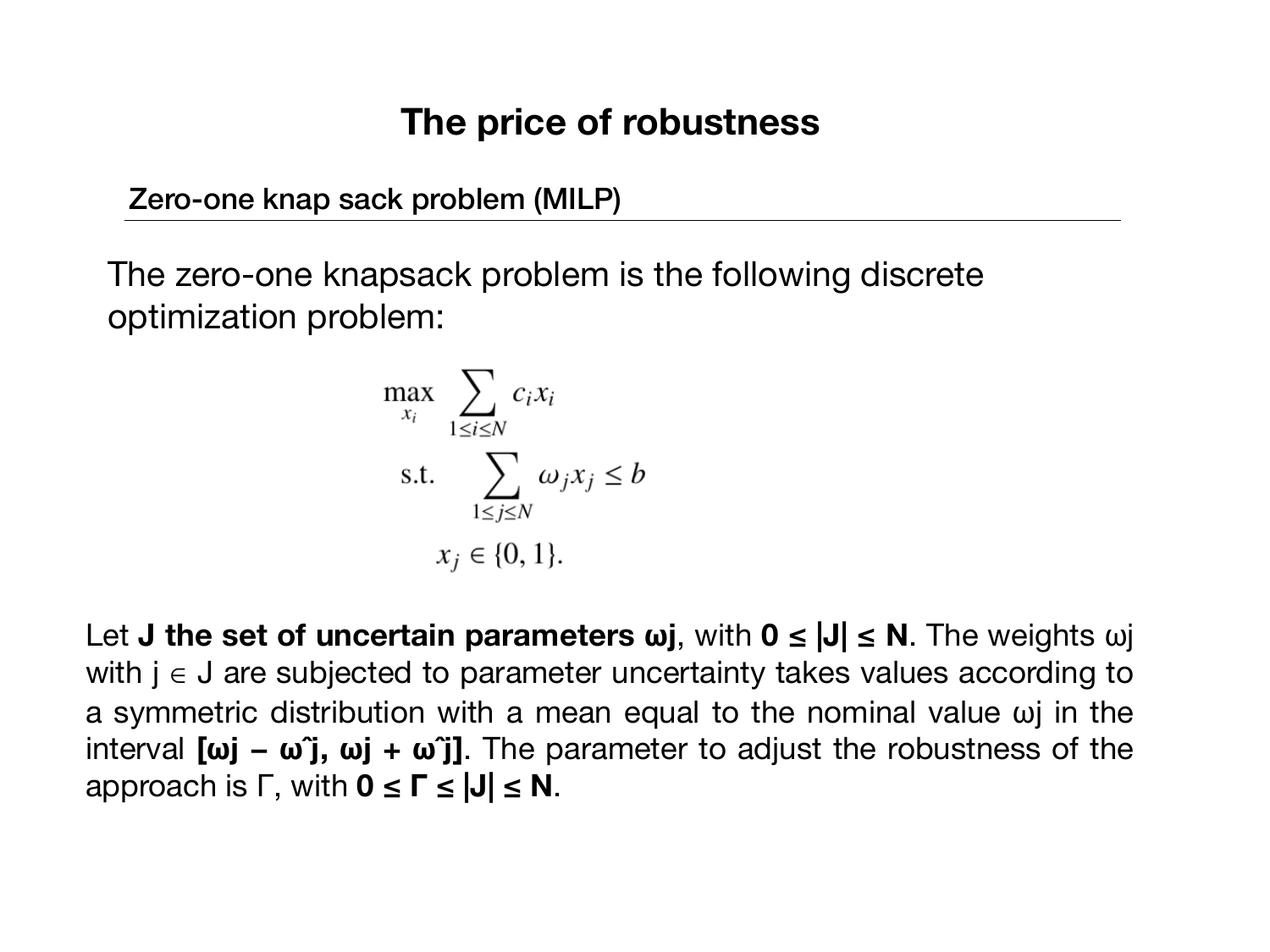Zero-one knap sack problem (MILP)

We assume **Γ takes only integer** values for the sake of simplicity. Then, the **robust** zero-one knapsack problem is (**NON LINEAR**)

$$
\max_{x_i} \sum_{1 \le i \le N} c_i x_i
$$
\n
$$
\text{s.t.} \sum_{1 \le j \le N} \omega_j x_j + \max_{S \subseteq J, |S| = |J|} \left\{ \sum_{j \in S} \hat{\omega}_j x_j \right\} \le b
$$
\n
$$
x_j \in \{0, 1\}.
$$

Given a vector  $x \cdot$  the **protection function** is (worst case path)

$$
\beta(x^{\star}, \Gamma) = \max_{S \subseteq J, |S| = |J|} \left\{ \sum_{j \in S} \hat{\omega}_j x_j \right\},\
$$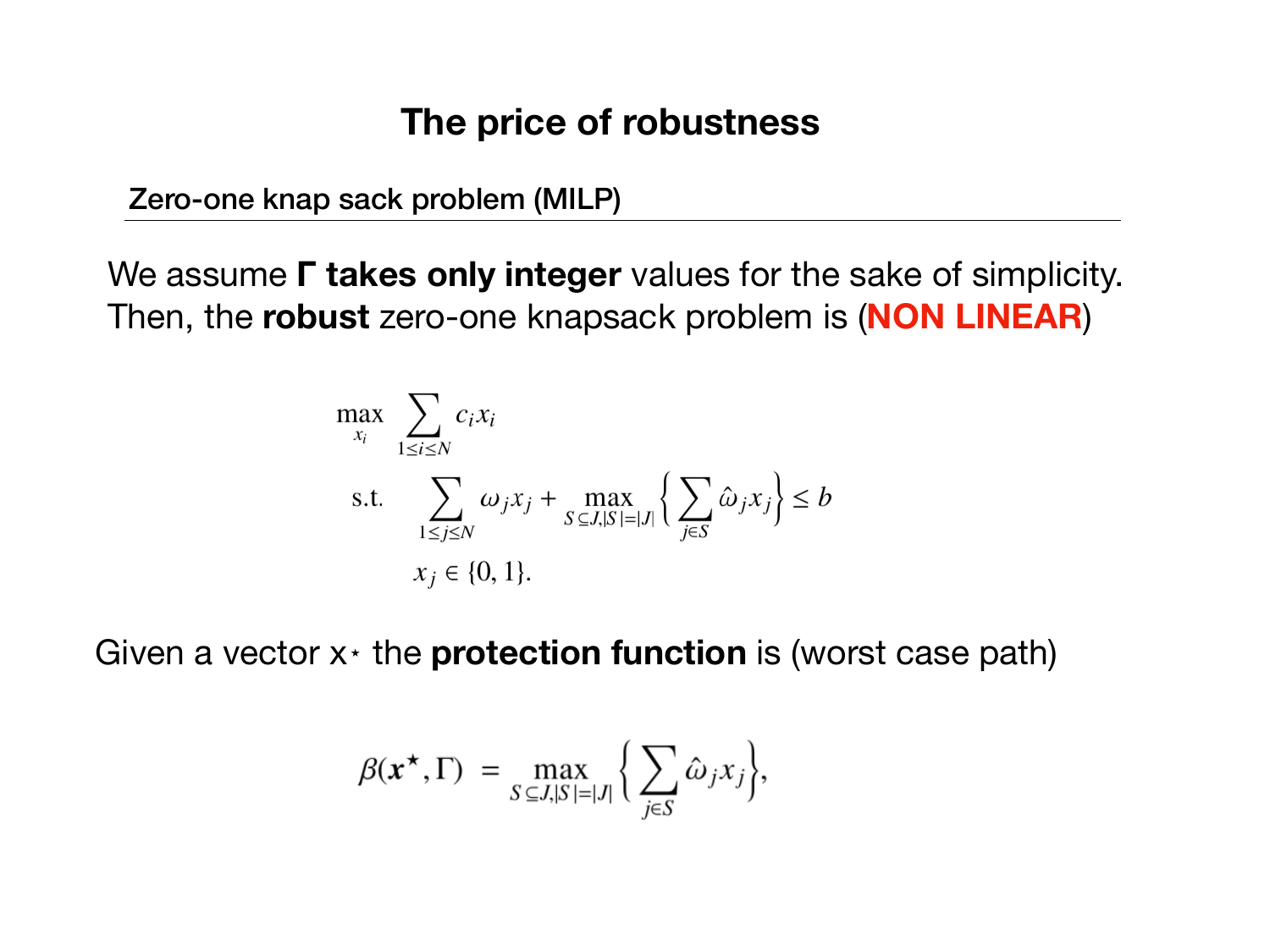Zero-one knap sack problem (MILP)

$$
\beta(x^{\star}, \Gamma) = \max_{S \subseteq J, |S| = |J|} \left\{ \sum_{j \in S} \hat{\omega}_j x_j \right\},\
$$

and is equal to the following linear optimization problem that provides the **worst case scenario** given J and Γ

| Primal                                                     | Dual                                          |      |                                                     |
|------------------------------------------------------------|-----------------------------------------------|------|-----------------------------------------------------|
| $\max_{z_j} \sum_{j \in J} \hat{\omega}_j x_j^{\star} z_j$ | $\min_{p_j, z} \sum_{j \in J} p_j + z \Gamma$ |      |                                                     |
| s.t.                                                       | $\sum_{j \in J} z_j \leq \Gamma$ [z]          | s.t. | $p_j + z \geq \hat{\omega}_j x_j^{\star}$ $j \in J$ |
| $0 \leq z_j \leq 1$ $j \in J$ [p_j].                       | $z \geq 0.$                                   |      |                                                     |

By **strong duality** since the primal problem is feasible and bounded for 0 ≤ Γ ≤ |J|, then the dual problem is also feasible and bounded and their objective values coincide.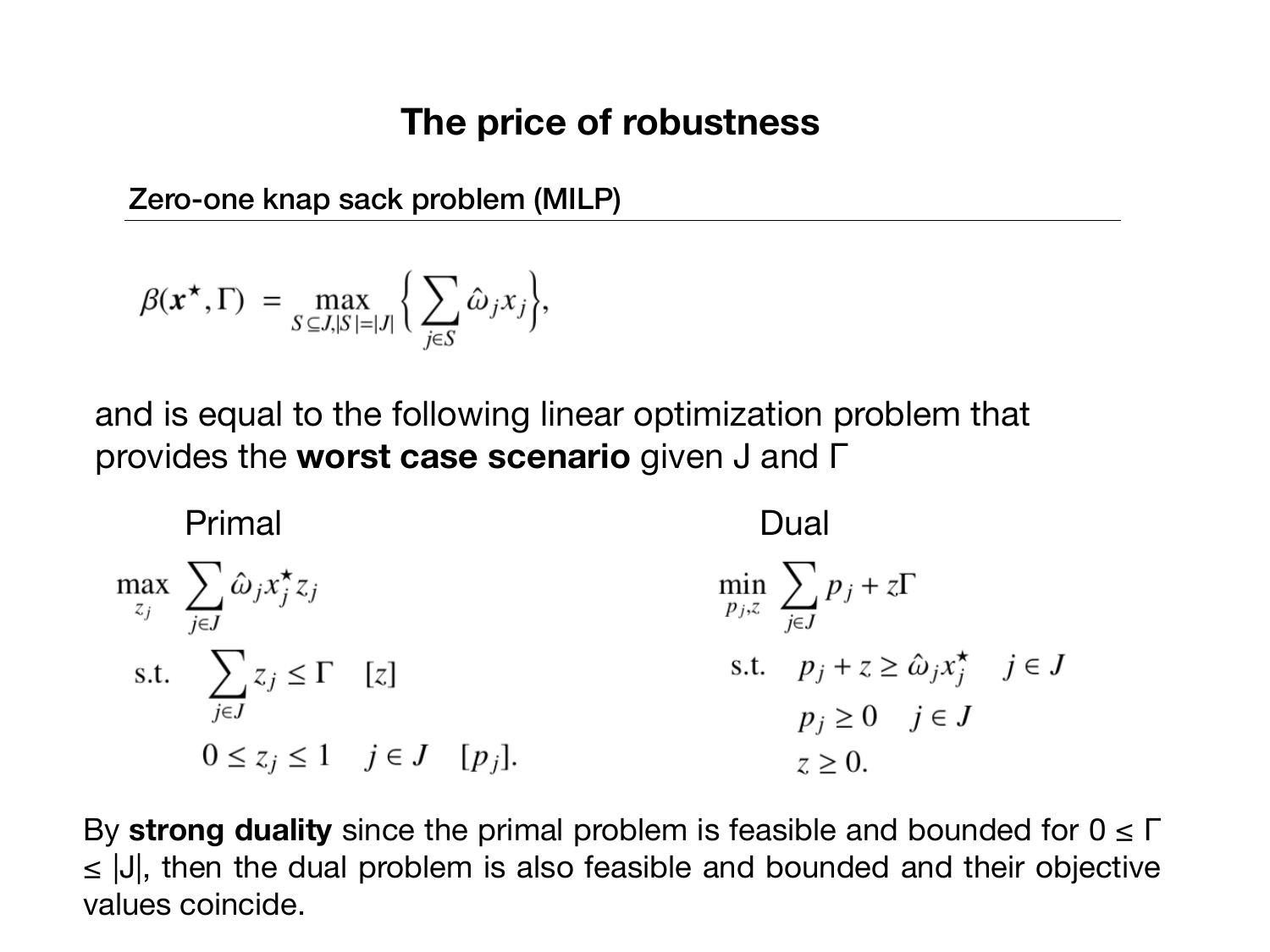Zero-one knap sack problem (MILP)

Finally, by substitution the robust zero-one knap sack problem is (**MILP**)

$$
\max_{x_i} \sum_{1 \le i \le N} c_i x_i
$$
\n
$$
\text{s.t.} \sum_{1 \le j \le N} \omega_j x_j + \sum_{j \in J} p_j + z \Gamma \le b
$$
\n
$$
p_j + z \ge \hat{\omega}_j x_j \quad j \in J
$$
\n
$$
p_j \ge 0 \quad j \in J
$$
\n
$$
x_j \in \{0, 1\}.
$$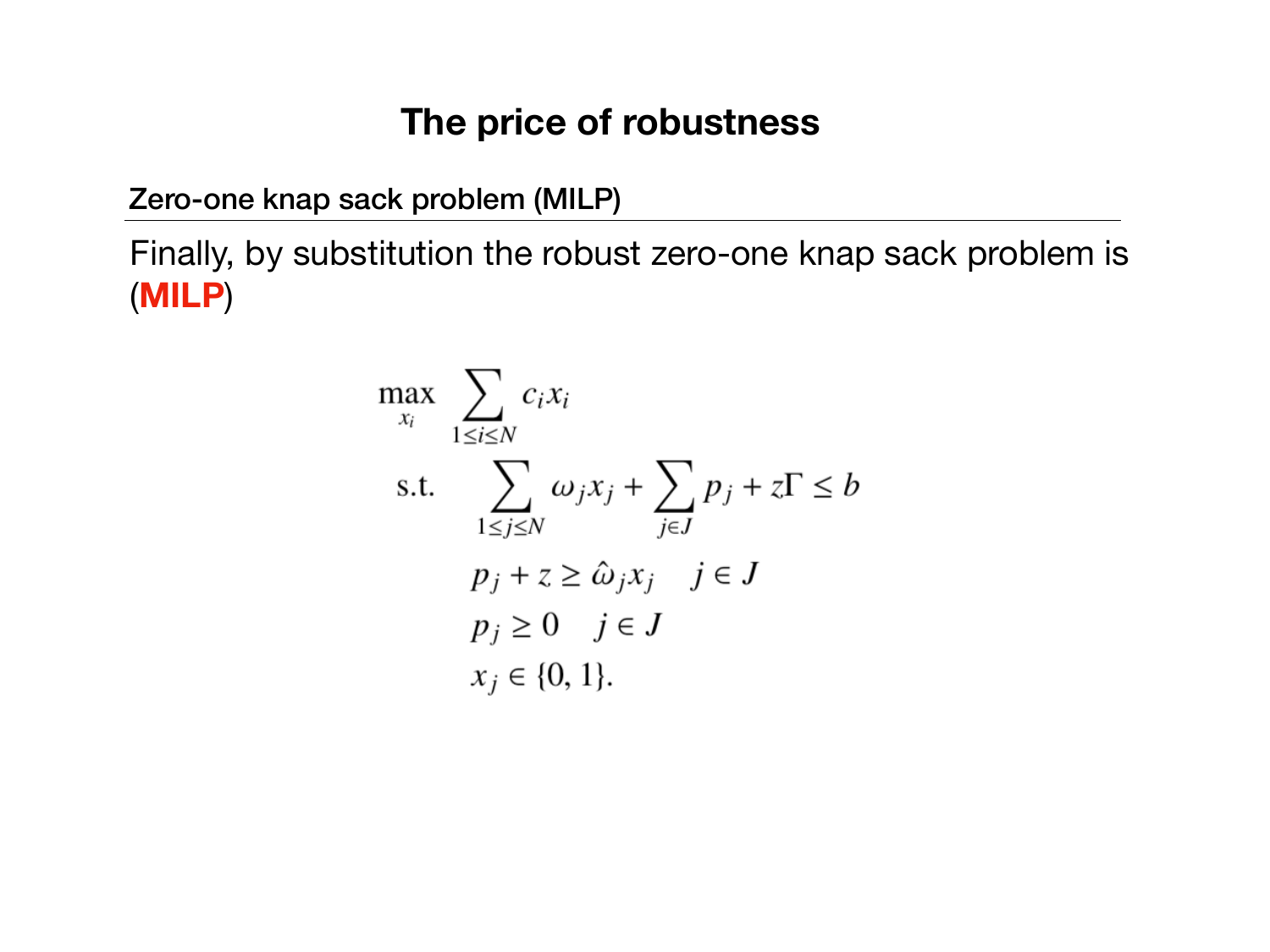Zero-one knap sack problem: use case

Goal  $=$  maximize the total value of the goods but allow a maximum of **1% chance** of constraint violation.

Size N = **200**

Capacity limit  $b = 4000$ 

Nominal weight randomly chosen from the set {20, …, 29} with uncertainty equals to **10% of the nominal weights**.

Cost randomly chosen from the set {16, …, 77}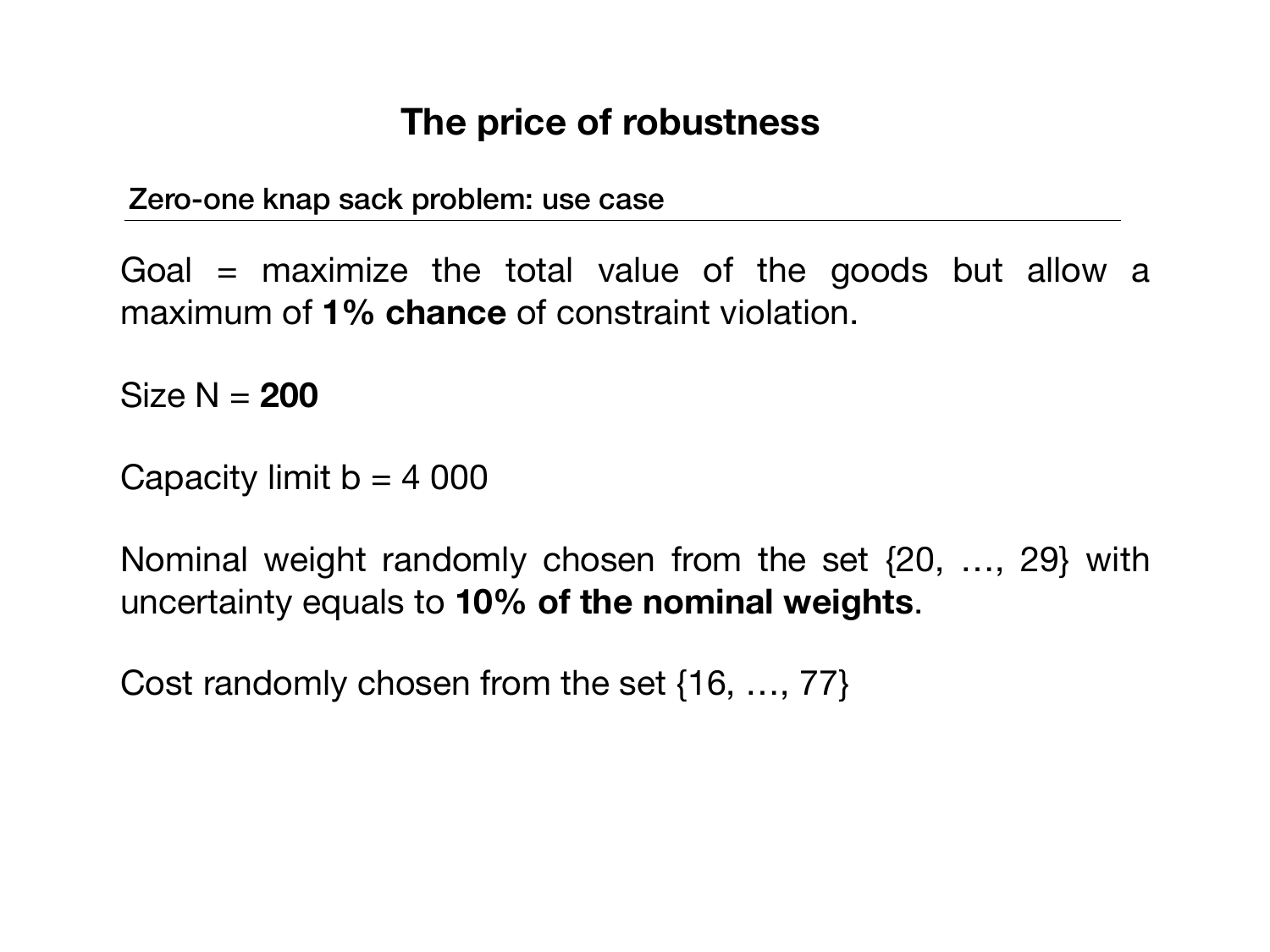#### Zero-one knap sack problem: use case



Optimal value of the robust knapsack formulation as a function of  $\Gamma$ .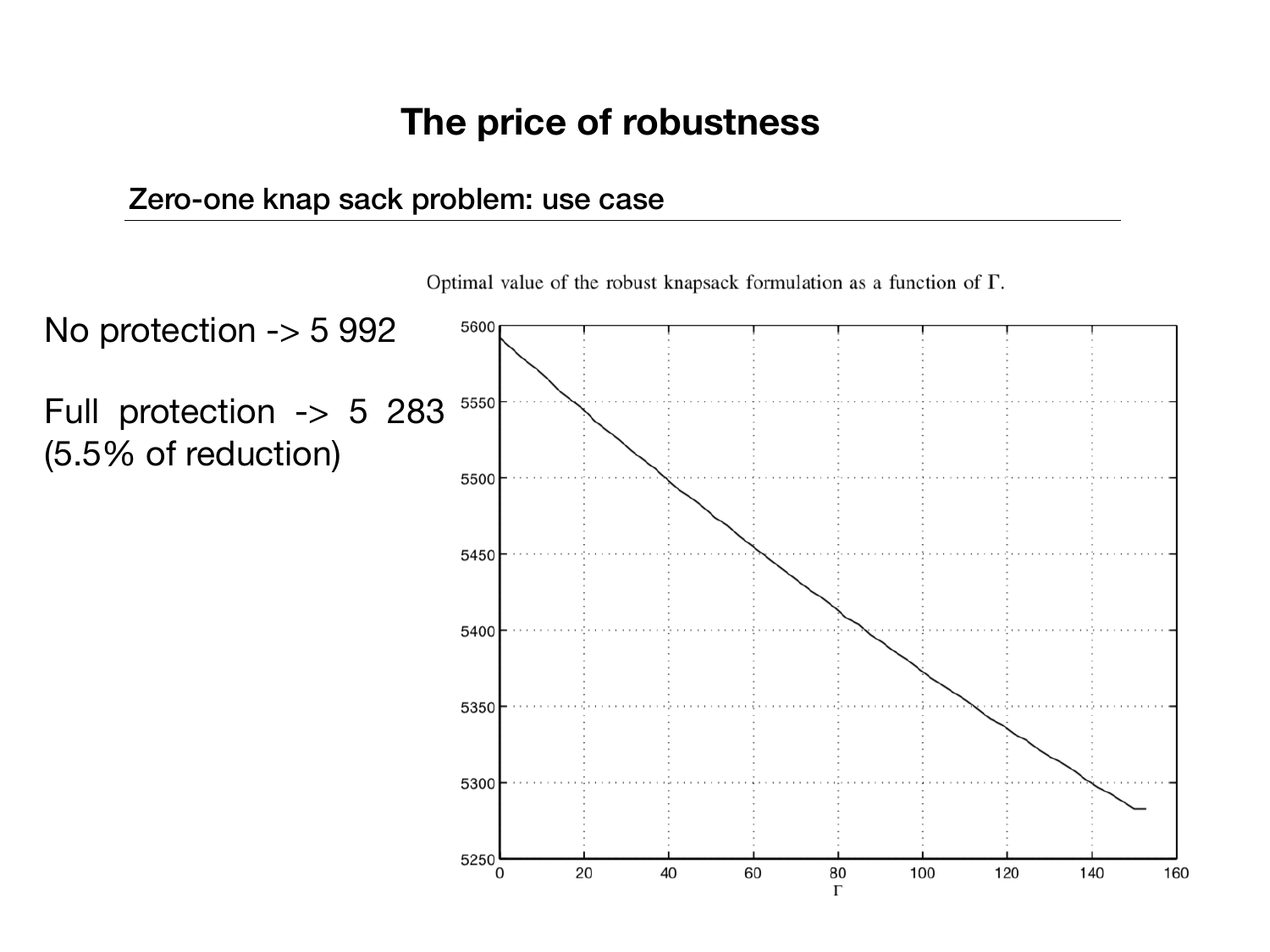#### Zero-one knap sack problem: use case

To have a probability guarantee of at most 0.57% chance of 5550 constraint violation, the objective 5500 is reduced by **1.54%** for **Gamma = 37**.5450 5400 5350

5300

 $10^{-14}$ 

 $10^{-12}$ 

Optimal value of the robust knapsack formulation as a function of the probability bound of constraint violation given in Equation (18).

 $10^{-10}$ 

 $10^{-8}$ 

Probability of Violation

 $10^{-6}$ 

 $10^{-4}$ 

 $10^{-2}$